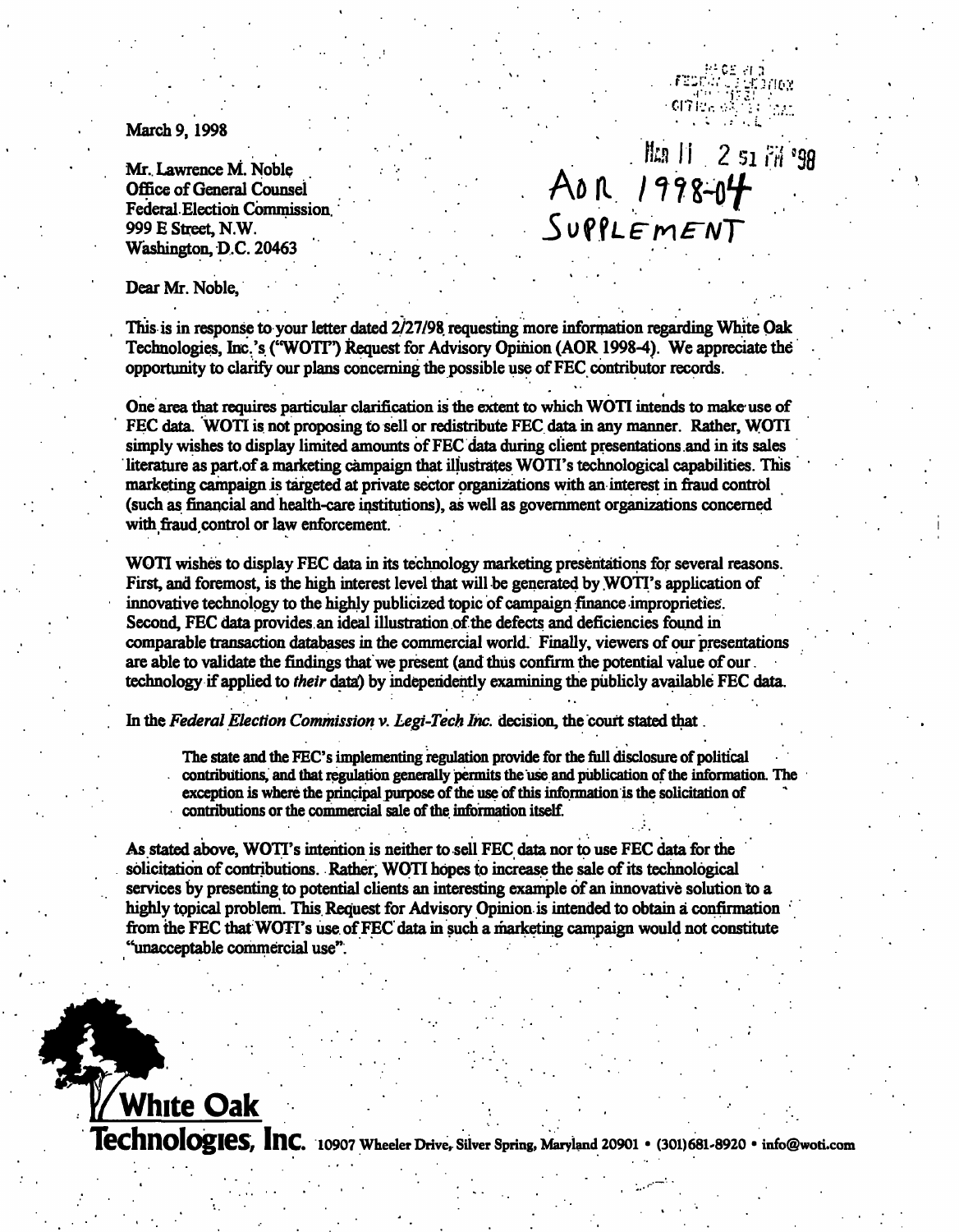Following are responses to your specific questions:

 $1.$  Describe the type of clients to whom you would offer WOTI services. For example, state whether clients would consist of political action committees, political party committees, or Federal candidate campaign committees. Specific names of possible clients need not be given.

Response: This marketing campaign is targeted at private sector organizations with an interest in fraud control (such as financial and health-care institutions), as well as government organizations concerned with fraud control or law enforcement.

2. Provide copies of any promotional material which you would submit to clients described in your response to. question one. Include any specialized material prepared for clients who may engage in any form of soliciting political contributions or other fundraising for any purpose.

Response: Attached as Exhibit 1 is a copy of typical marketing materials that would, be submitted to potential clients to promote these technological services.. You will note that Pages 8,11, and. • 12 display FEC data, with names and other identifying elements modified. The specific intent of this Request for Advisory Opinion is to determine whether marketing materials that include displays of such information as on Pages 8, 11, and 12 may be presented instead with the original. unmodified, names and other identifying information as contained in FEC data. WOTI does not intend to distribute or publish FEC data beyond such a limited use in its marketing materials. The principal purpose of this display is to demonstrate WOTT's technological approach to processing comparable databases. . . : 200 million of the Contractor . A construction of the construction of the construction of the construction of the construction of the construction of the construction of the construction of the construction of the construction of the construction of th

3. The exhibits included in your request include information from FEC reports which • would identify the recipient campaign, the contributor's name, State, and occupation, and the data and amount of the contribution. State whether you would also display the address of the contributor.

Response: WOTI will not display the address of the contributor in its marketing materials. However, note that on Page 8 of Exhibit 1, the City and ZIP code are displayed. This display is intended to illustrate the ability of WOTPs. technology to aggregate .comparable transaction information despite variations or errors in such data elements. '

> Your request states that you will be using FECA information to demonstrate the research ability of your software system. State whether the final product given to your clients would also include information from FEC reports...

Response: As' stated above, the sole purpose for using FECA information is to demonstrate WOTT's technological capabilities. Products delivered to clients will not include information derived from FEC reports.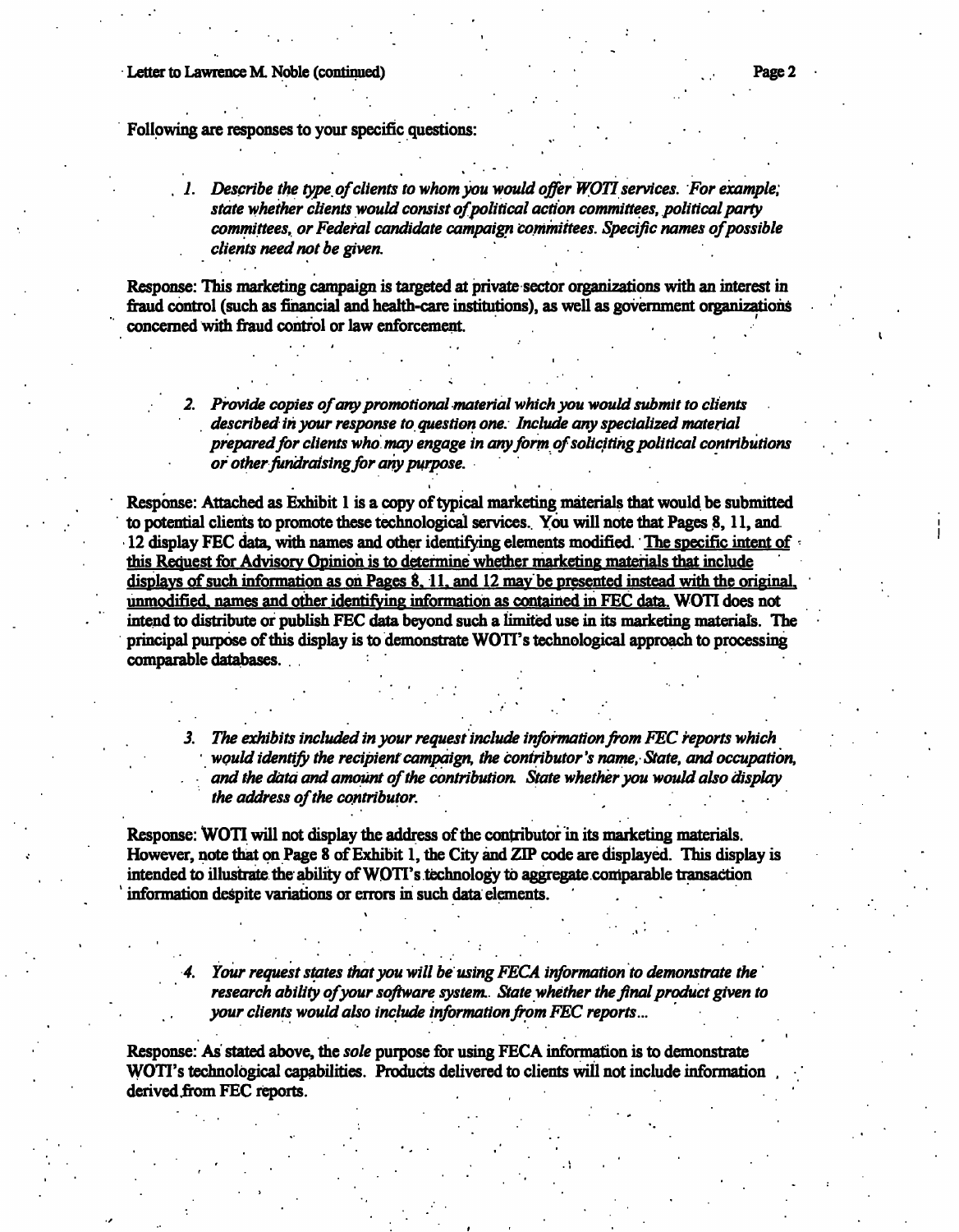Letter to Lawrence M. Noble (continued) and the continued Page 3

Please direct all correspondence regarding this Request for Advisory Opinion to the undersigned.

Sincerely,

Esoder

.Alan J. Broder, President White Oak Technologies, Inc. . 10907 Wheeler Drive Silver Spring, MD 20901.

Phone: (301)681-8920 Facsimile: (301)754-3856

Attachment: Exhibits 1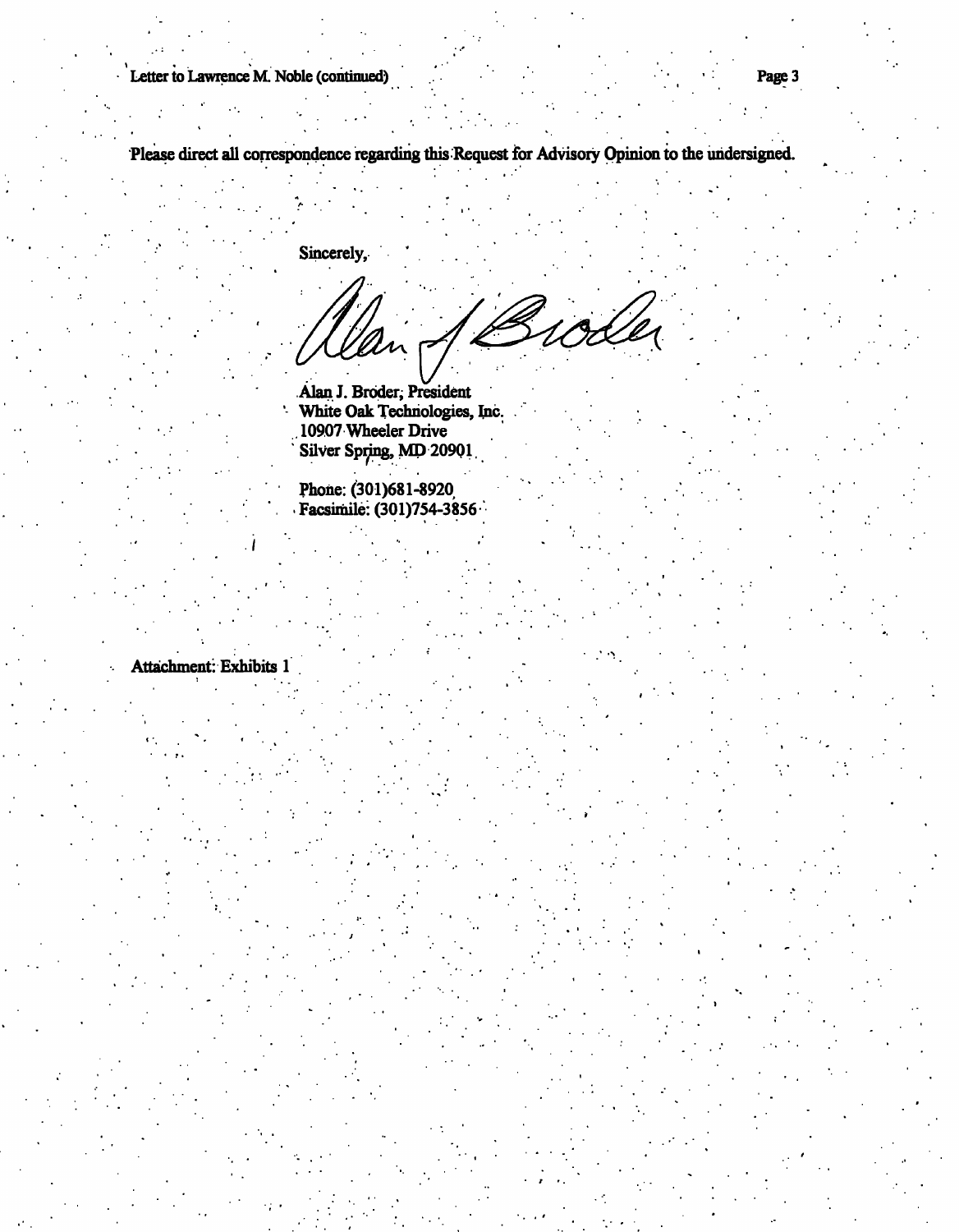Alan Broder - (301)681-8920 - ajb@woti.com



### Streiben Sephennemenbehop **From Nour Date**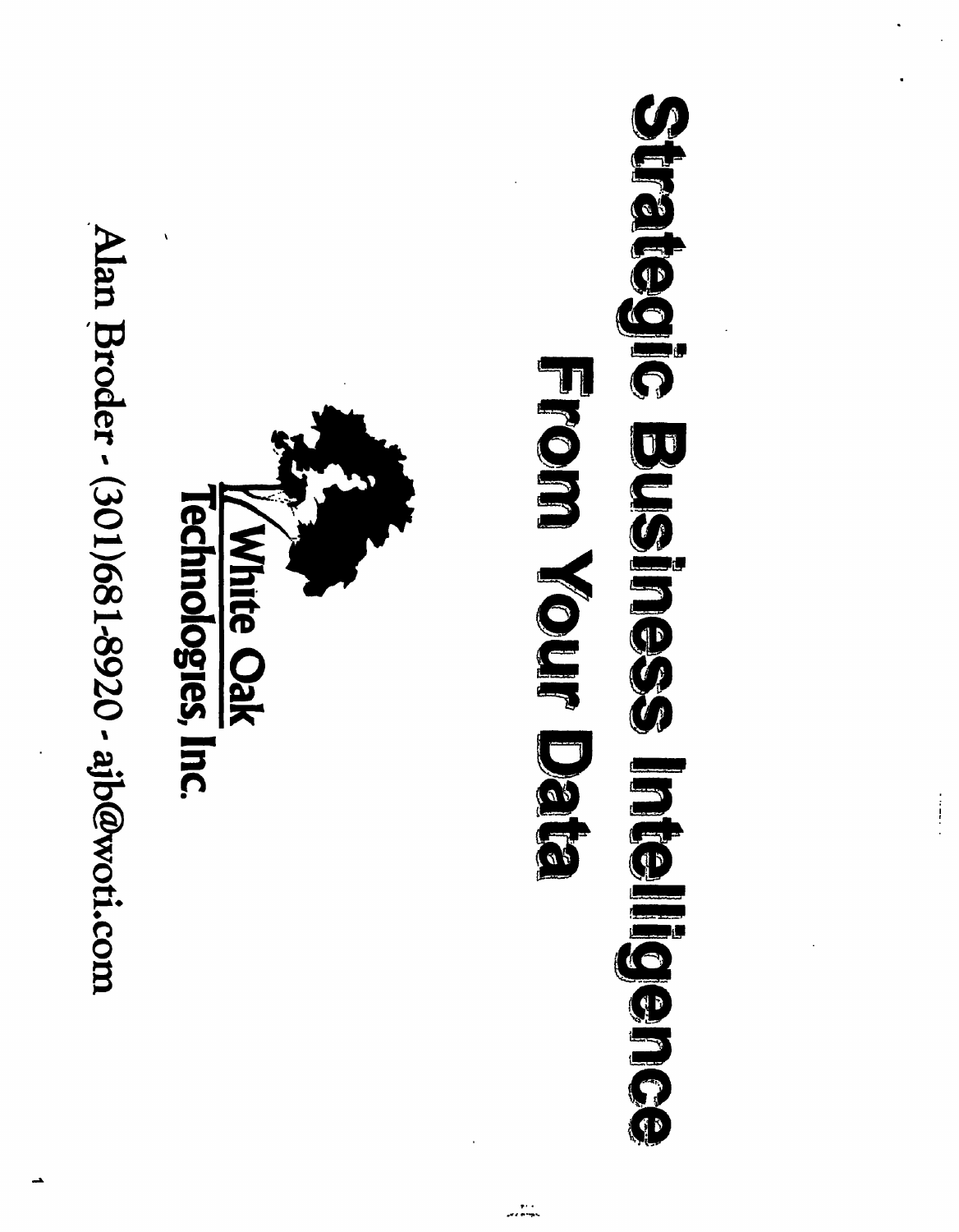# Bueineas Intellieo Challenes

- Comprehensive knowledge of every current customer is crucial:
- Family and business relationships
- **Pomographics and psychographics**
- ▶ Behavioral patterns

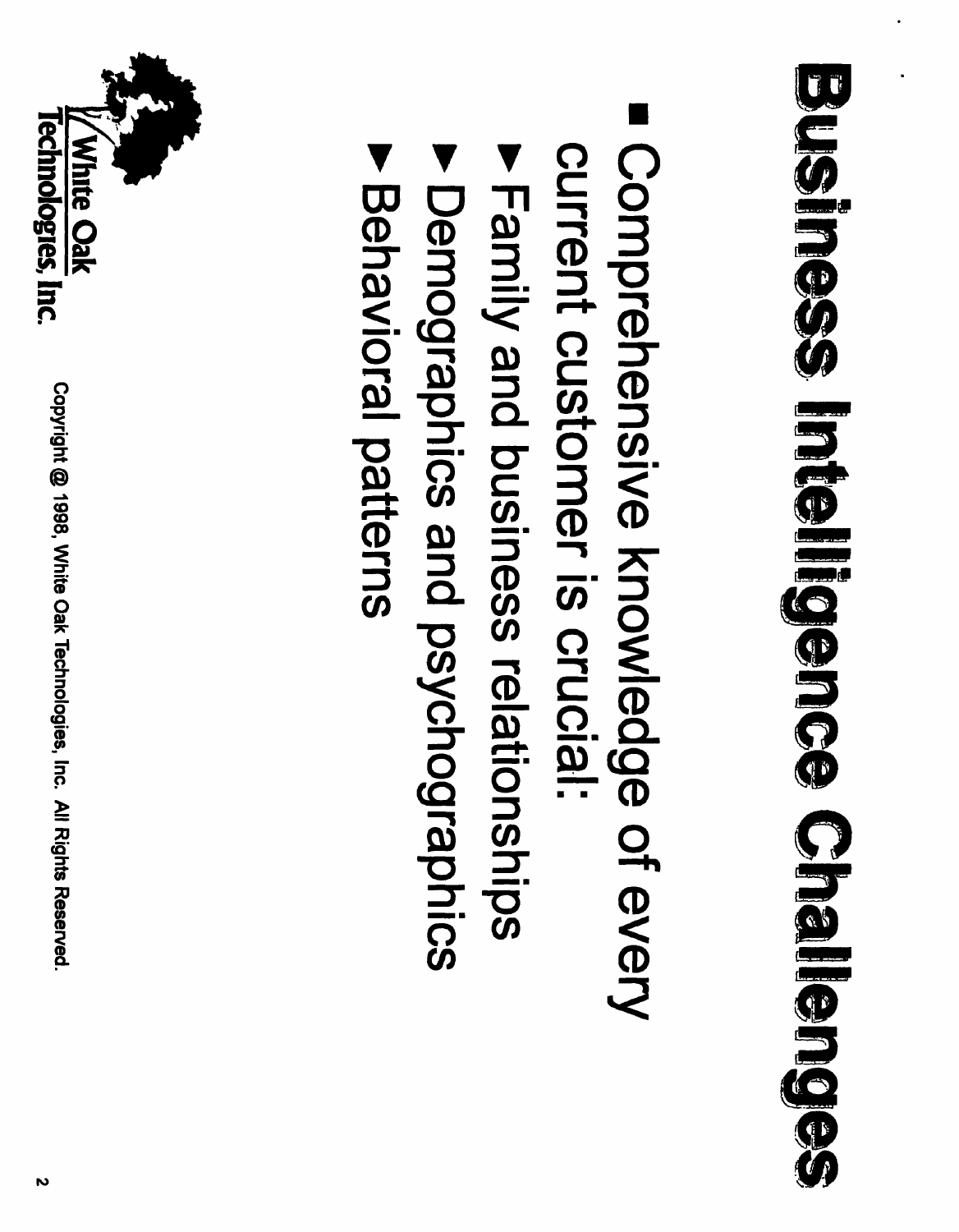### Too much data...

## not encludin michmatikon

- ٦ IT staff and facilities saturated by daily production requirements
- Legacy data sources
- Incompatible schema
- **Improperly fielded elements**
- Dirty data
- Massive data size ("Terror-bytes")

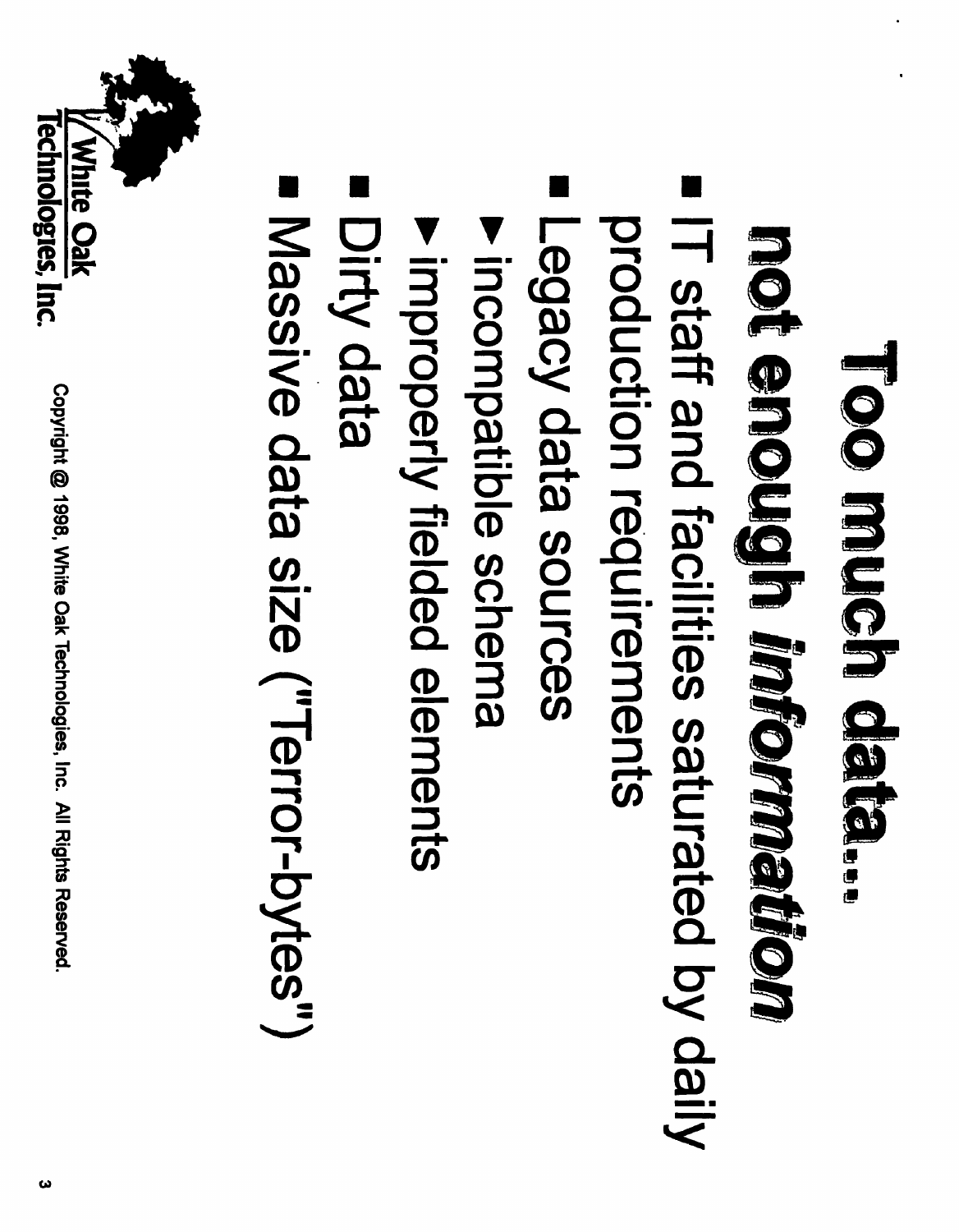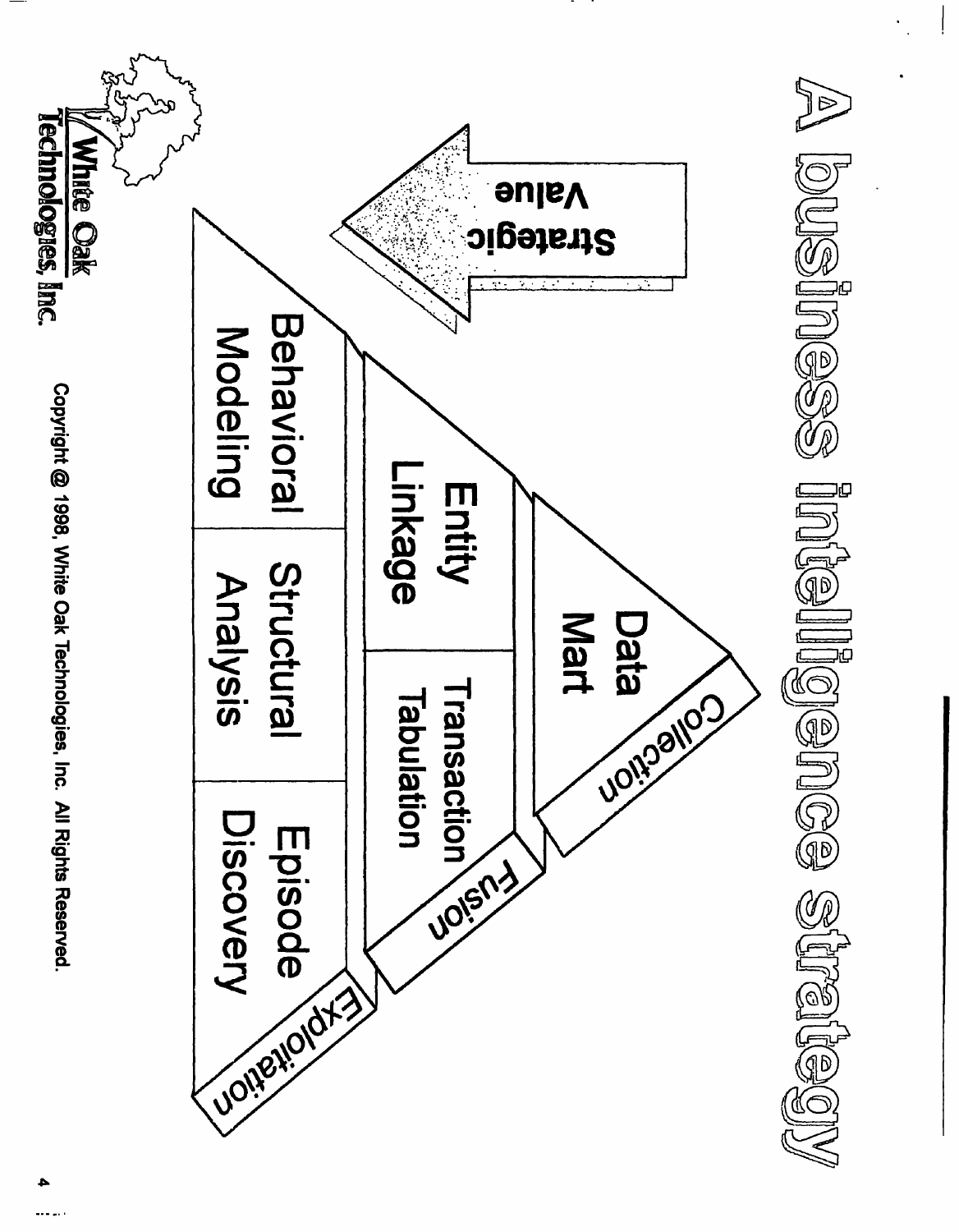## Entity Linkage Benefits

- Know Every Customer
- A comprehensive, enterprise-wide view sephose all data sources
- ▶ Customer/business relationships
- -individual, household, organizational
- Discover Fraud
- Imultiple identities or businesses at common or inappropriate location
- **> concurrent geographical impossibilities**

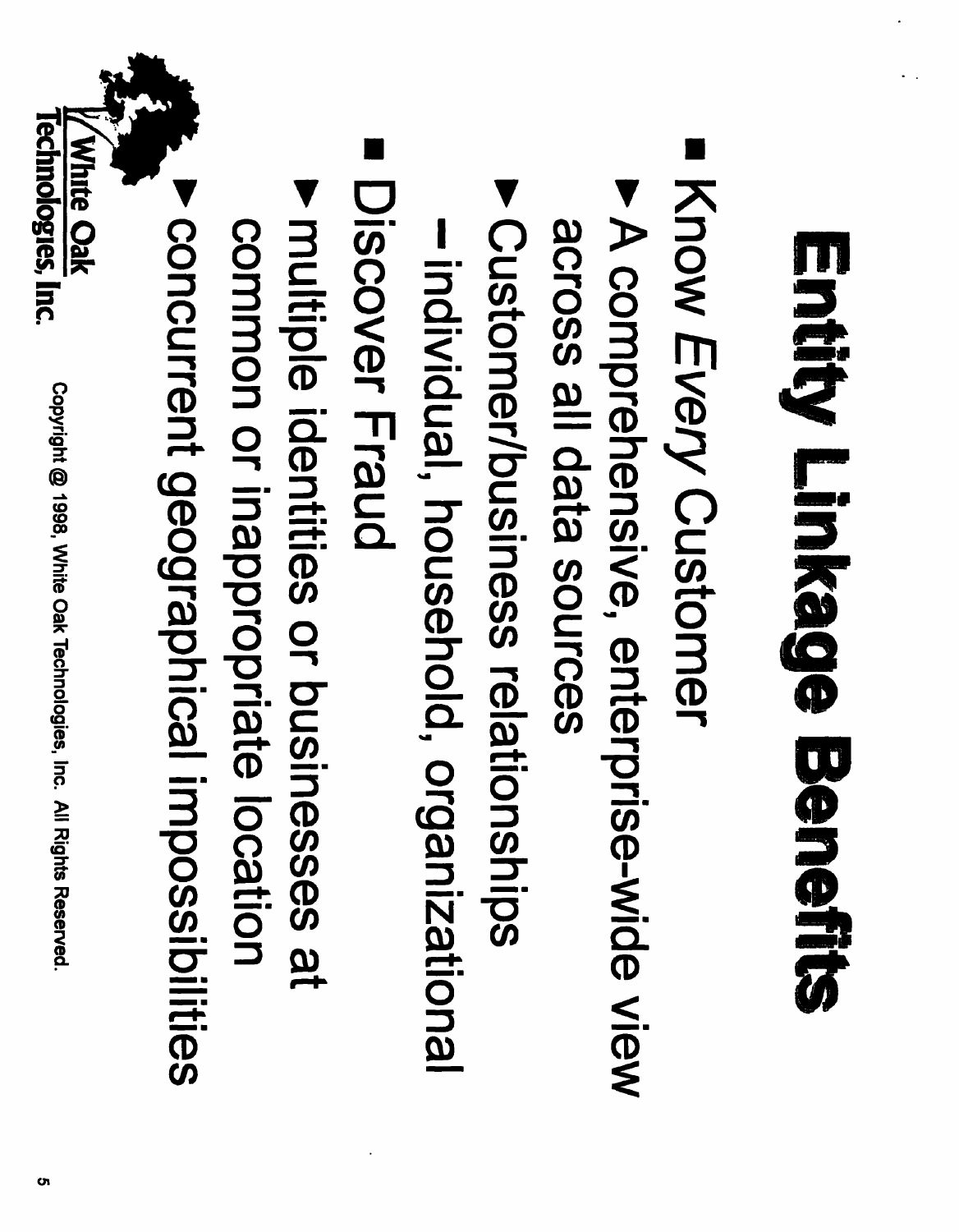### **FEG Conthollom Transactions** Methology Geses Study.

- 1,229,178 records detailing individuals' subiedweo 96, pue contributions of \$200 or more for '95
- Data fields contained in FEC records:
- ▶ Donor Name, City, State, ZIP, Occupation
- Recipient campaign
- **Date and amount of transaction**
- Addresses are not contained in FEC data

White Oak

**lechnologies, Inc.**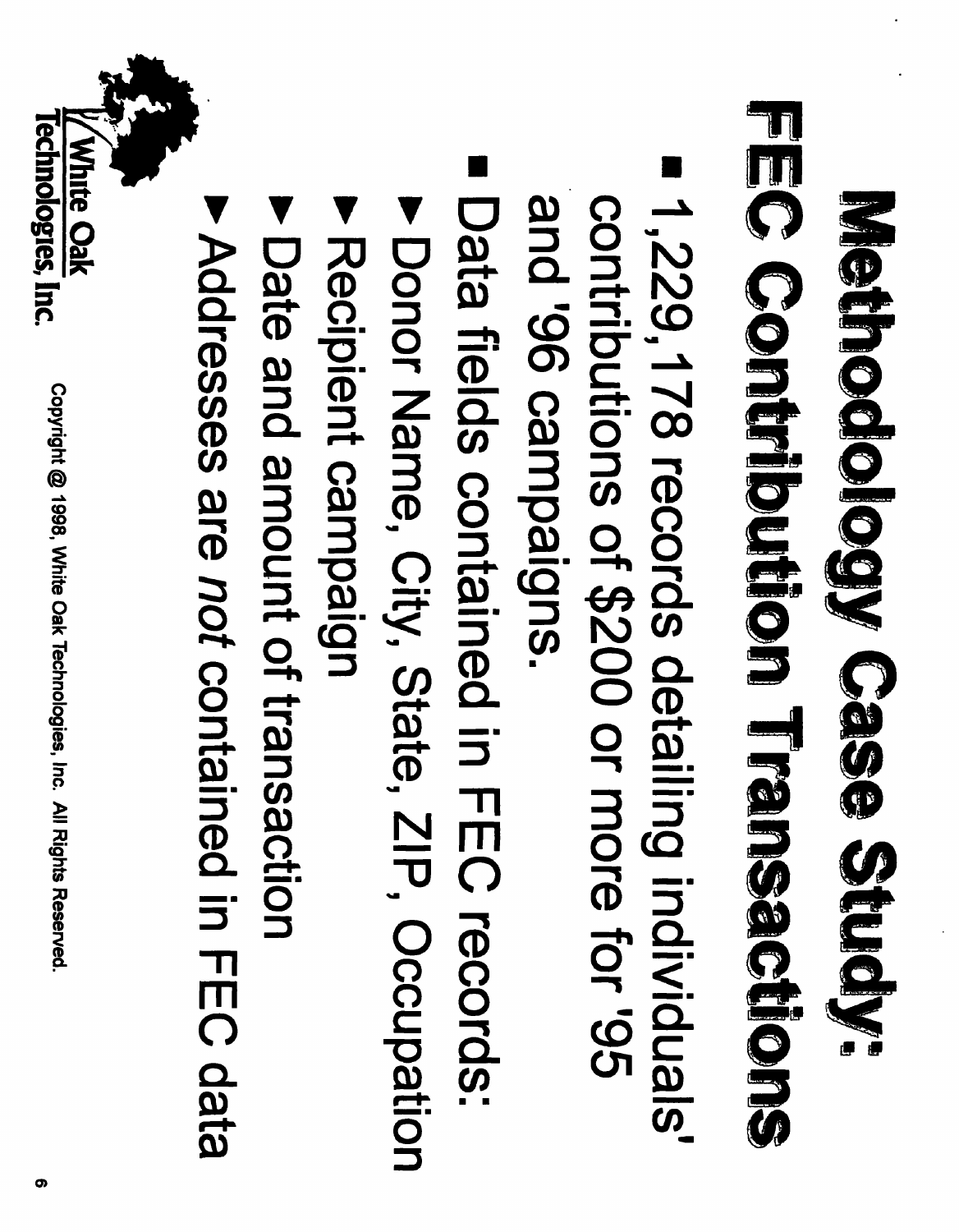### Entity Linkage &

## **Neinsachon Adgregiten**

- Link transactions displaying variations of name, city, occupation.
- Produce a single account view of each entity.
- Perform "before and after" tabulation of account values.
- Demonstrate intelligence value of transaction fusion processes.

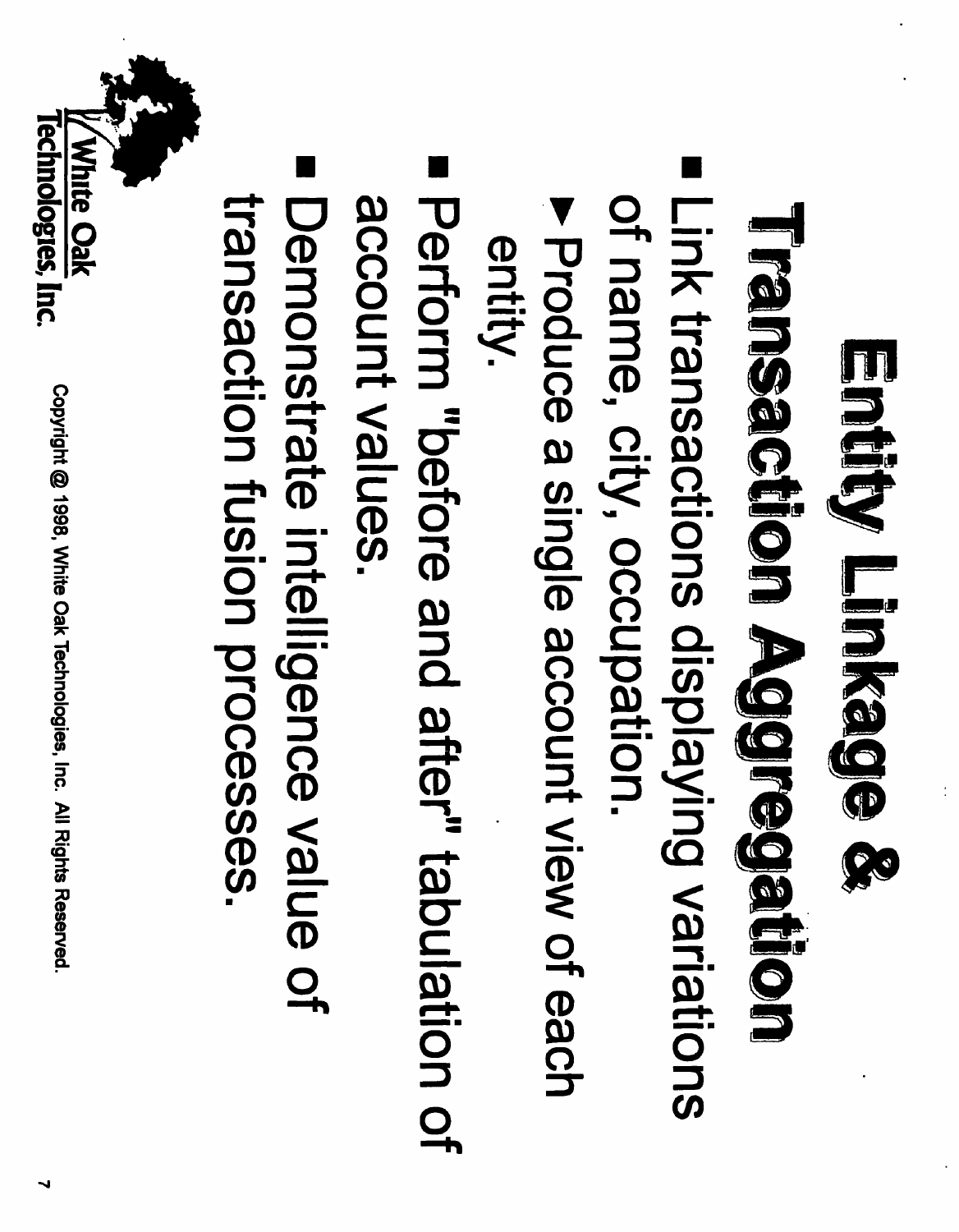#### name and business variations, multiple cities Entity Linkago Example

|                      | あいき とはなる (こうごくえい)<br>"不是"的话, |       |                |                         |                       |
|----------------------|------------------------------|-------|----------------|-------------------------|-----------------------|
|                      | 67006                        | င္ဘ   | LOS ANGELES    | <b>VUSSOL ST LESONS</b> | <b>NORGY</b>          |
| <b>UDRDI</b>         | 64006                        | S     | LOS ANGELES    | YDE STLANDAU MR         | NORDA                 |
| <b>JORDI</b>         | 64006                        | င္န   | LOS ANGELES    | くロミル                    | <b>NOREY</b>          |
| <b>LORD</b>          | 17006                        | င္န   | <b>BEL AIR</b> | <b>YES DE SAINT</b>     | <b>LANDAU-MOREY</b>   |
|                      | 67006                        | S     | LOS ANGELES    | Y DE SAINT              | <b>LANDAU-MOREY</b>   |
| LO<br>JO<br>JO<br>Jo | 17006                        | င္ဘ   | <b>BEL AIR</b> | ーくの                     | DE SAINT LANDAU-NOREY |
|                      | 67006                        | င္ခ   | LOS ANGELES    | 一く品のNR                  | DE SAIZH LANDAU NOREN |
| BUS iness            | 읍                            | State | <b>Qip</b>     | Tint Name               | <b>Last Name</b>      |
|                      |                              |       |                |                         |                       |



Copyright @ 1998, White Oak Technologies, Inc. All Rights Reserved.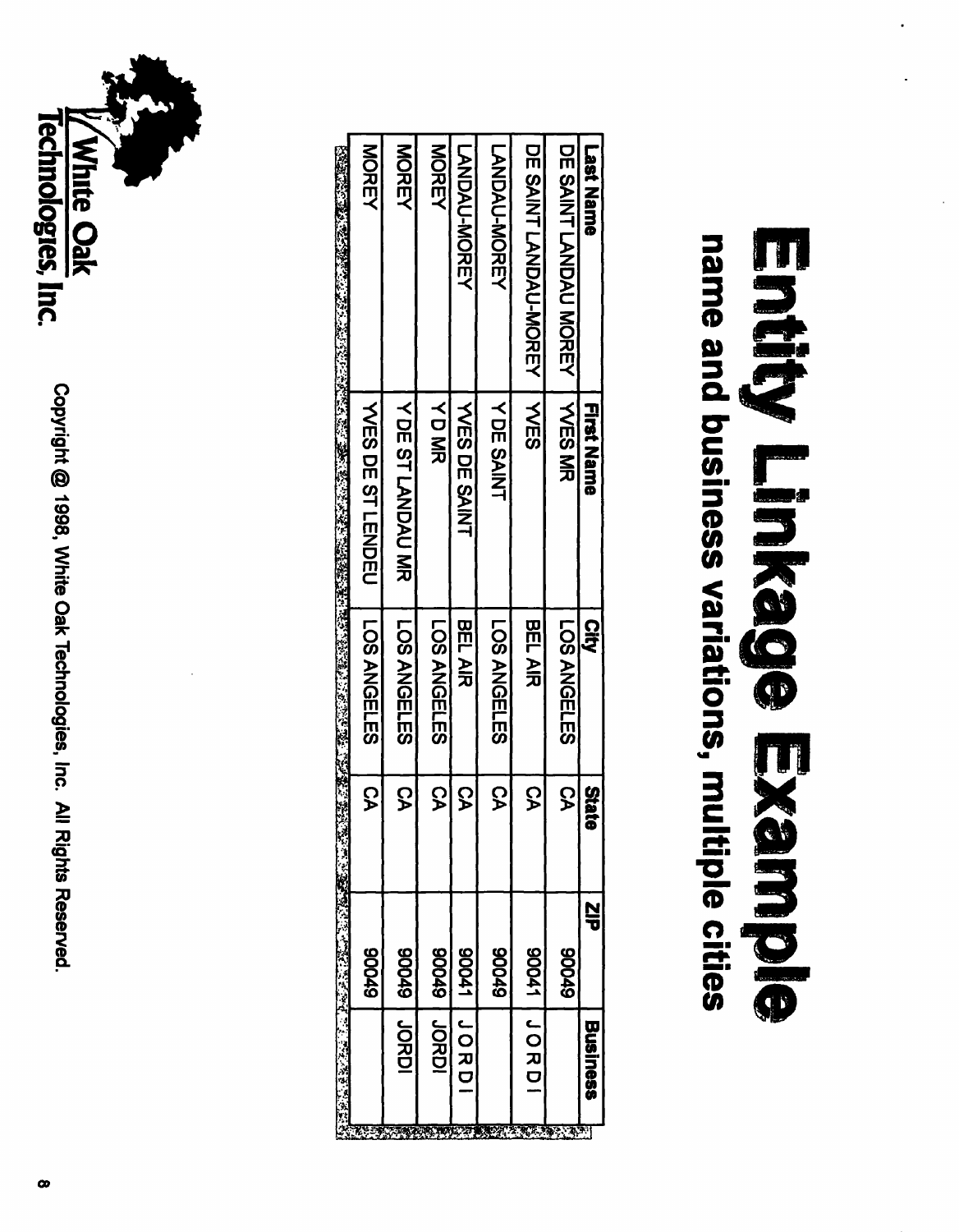*<b>Fechnologies, Inc.* **White Oak** Percentage Total \$ Increase (Decrease) 02°  $\frac{1}{2}$ 02 80 80  $\bf 40$  $\mathbb{E}[\mathbb{O} \mid \mathbb{U} \mathbb{O}]$ 0  $\boldsymbol{0}$ 500 [96] 1000 Actual Contribution Totals Following Entity Linkage Copyright @ 1998, White Oak Technologies, Inc. All Rights Reserved. 1500 2000 2500 3000 3500 IJ  $\mathbb{E}[\mathbb{E}[\mathbb{E}^{\mathbb{Z}}]$ 4000 4500 \$60 Million for total<br>contributions of An increase of over \$10,000 and over. 5000 5500 6000  $\mathbb{C}$ UUINOA 6500 7000 JESN 7500 8000 8500 9000  $\circledR$ 9500 10000 or >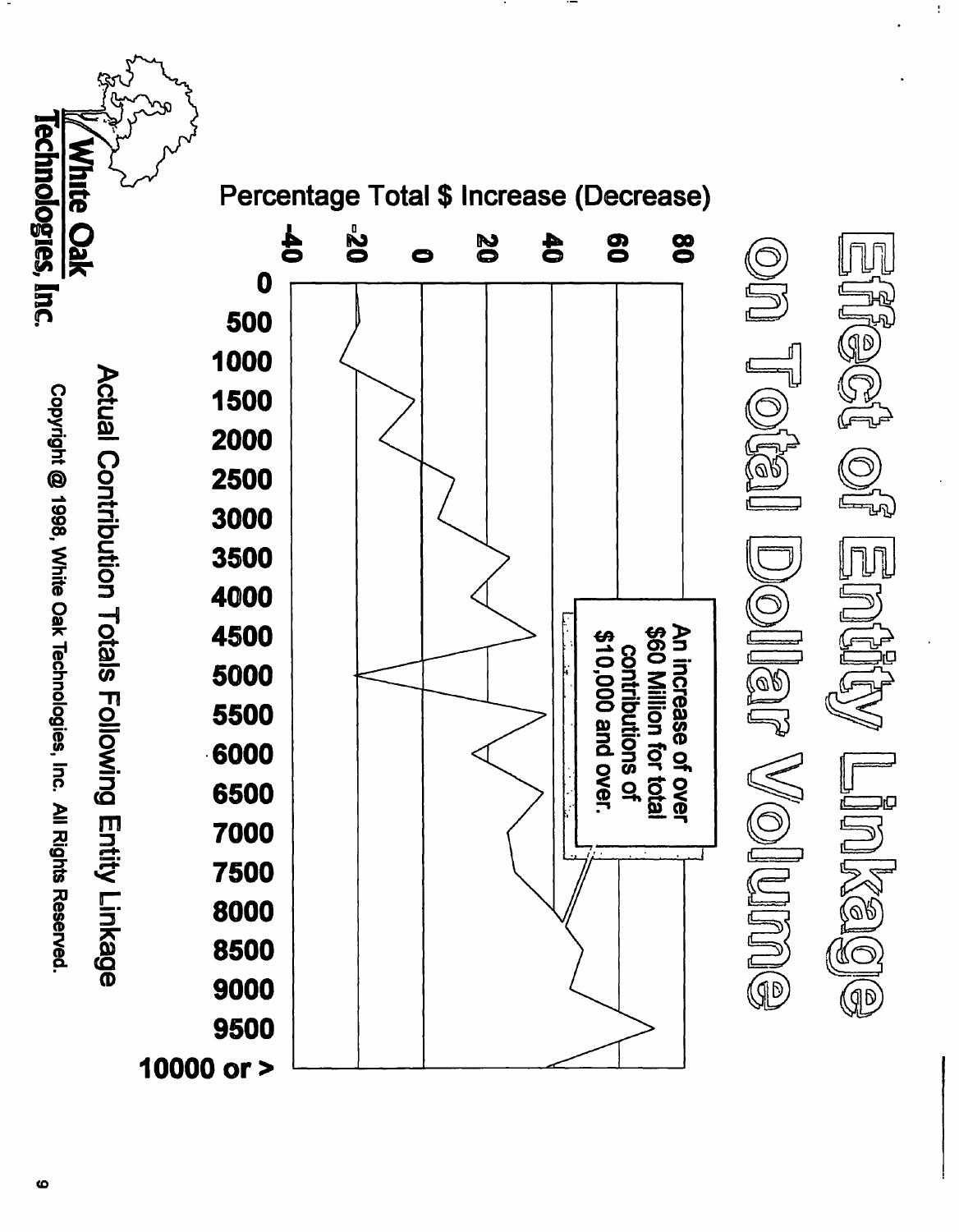## Automatic Detection of

## Conolleties Licitedions

- Examine transactions looking tor evidence of coordinated behavior:
- ▶ Search for clusters of contributors with similar temporal patterns
- **Employing very-high dimensional** clustering techniques
- Disclaimer: Data presented in this

as a claim of detection of illegal activity. demonstration should not be interpreted

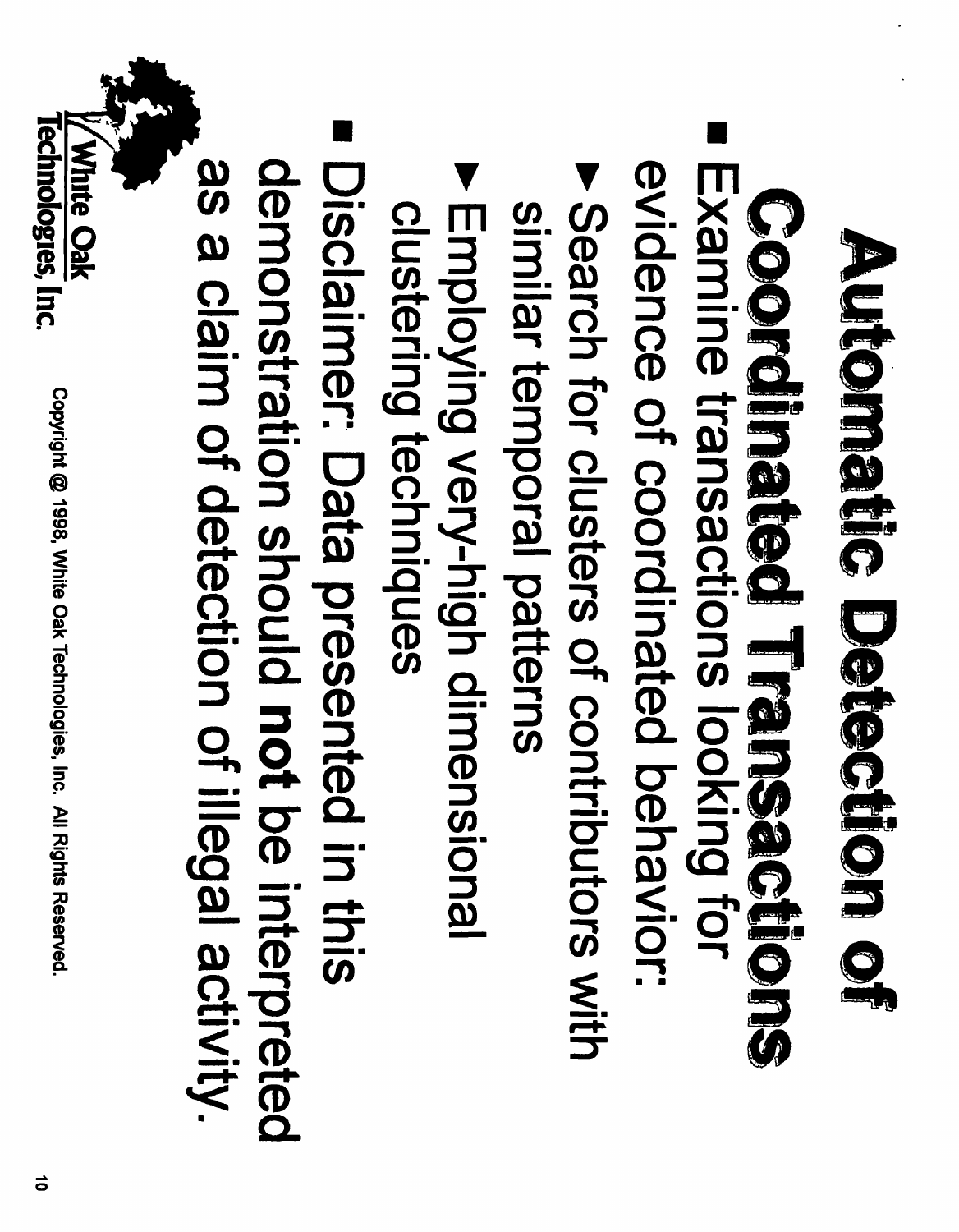## Detected Synchronized Contributions:

### **Parents & Possible Offspring**

| Recipient Campaign                            | Donor                 | State | Occupation                          | Date       | moury                |
|-----------------------------------------------|-----------------------|-------|-------------------------------------|------------|----------------------|
| CLINTON/GORE '96 PRIMARY COMMITTEE INC        | SMITH, JOHN K         | Ř     | <b>PHYSICIAN</b>                    | \$6-62-60  | <b>S</b>             |
| CLINTON/GORE '96 PRIMARY COMMITTEE INC        | SMITH, BETTY          | ξ     | <b>HOUSEWIFE</b>                    | \$6-62-60  | $\overline{5}$       |
| <b>CLINTON/GORE '96 PRIMARY COMMITTEE INC</b> | SMITH, DAVID          | ၟ     | <b>UCLA</b>                         | 56-62-60   | $\overline{5}$       |
| <b>TOM BRUGGERE FOR US SENATE</b>             | SMITH, JOHN           | Ř     | <b>PHYSICLAN</b>                    | 10-02-96   | 0001                 |
| <b>TOM BRUGGERE FOR US SENATE</b>             | <b>SMITH, BETTY</b>   | Ř     | HOMEMAKER                           | 10-02-96   | 0001                 |
| <b>TOM BRUGGERE FOR US SENATE</b>             | SMITH, DAVID          | င္န   | <b>UCLA</b>                         | 96-20-01   | 0001                 |
| KERY/MDP VICTORY FUND                         | SMITH, JOHN K         | KÁ    | <b>RETIRED PHY</b><br><b>SICIAN</b> | 10-22-96   |                      |
| <b>KEXXYADP NCLOKA END</b>                    | <b>SMITH, BETTY</b>   | Š     |                                     | 10-22-96   |                      |
| <b>KERKYMDP MCLORY HODER</b>                  | SMITH, DAVID          | S     |                                     | 10-22-96   | 0001<br>0001<br>0001 |
| <b>MASSACHUSETTS DEMOCRATIC PARTY</b>         | SMITH, JOHN K         | УŅ    | <b>RETIRED PHY</b><br><b>SICIAN</b> | 10-22-96   |                      |
| <b>MASSACHUSETTS DEMOCRATIC PARTY</b>         | SMITH, BETTY          | Š     |                                     | 10-22-96   | 000I                 |
| <b>MASSACHUSETTS DEMOCRATIC PARTY</b>         | SMITH, DAVID          | ၟ     |                                     | 10-22-96   | 0001                 |
| <b>CITIZENS FOR JOE KENNEDY 1988</b>          | <b>ONTH JOHN K ND</b> | УĀ    | <b>PHYSICIAN</b>                    | 12-31-96   | 0001                 |
| <b>CITIZENS FOR JOE KENNEDY 1988</b>          | SMITH, BETTY          | ξ     | <b>AT HOME</b>                      | $12-31-96$ | <b>DOOD</b>          |
| <b>CITIZENS FOR JOE KENNEDY 1988</b>          | <b>SMITH DAVID</b>    | ၟ     | ncrA                                | 12-31-96   |                      |
|                                               |                       |       |                                     |            |                      |

Note: This table represents <u>actual</u> contributions contained in FEC databases. Names and other identifying elements have been changed.

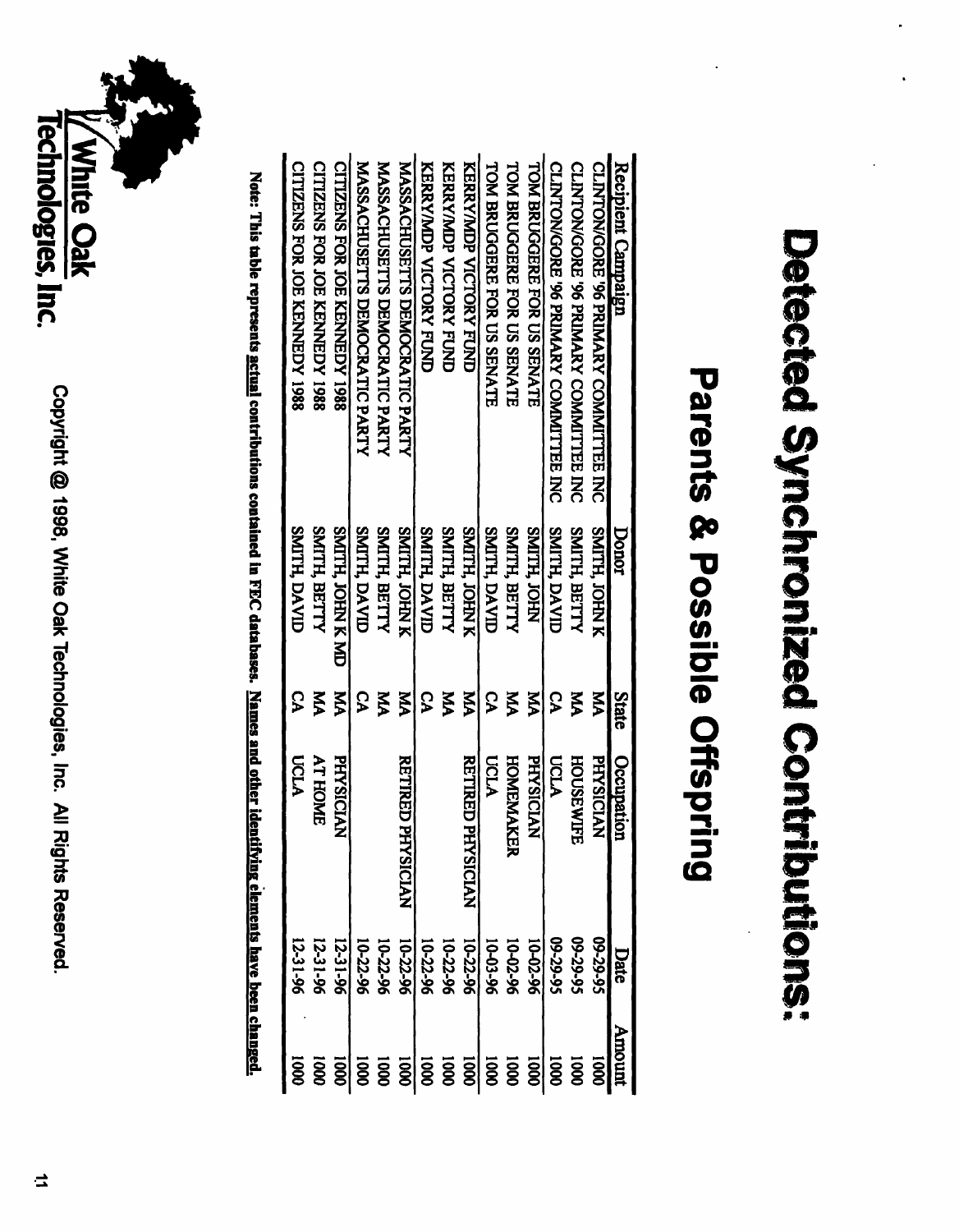#### within 8 days by contributions from "FRED WILLIAMS" Contributions from "STEVEN JONES" are followed Detected Influential Contributor:

| Recipient Campaign                                                                                                                                                                                                                                                             | Donor                   | State | Occupation                                | Date     | Amount                                     |
|--------------------------------------------------------------------------------------------------------------------------------------------------------------------------------------------------------------------------------------------------------------------------------|-------------------------|-------|-------------------------------------------|----------|--------------------------------------------|
| JOHN THUNE FOR CONGRESS COMMITTEE                                                                                                                                                                                                                                              | <b>IONES, STEVEN</b>    | ě     |                                           | 07-08-96 | <b>1000</b>                                |
| <b>IOFIN THUNE FOR CONGRESS COMMITTEE</b>                                                                                                                                                                                                                                      | WILLIAMS, FRED B        | 겈     | <b>RETTRED</b>                            | 07-16-96 | $\overline{500}$                           |
| <b>VOLUNTEERS FOR SHIMIKUS</b>                                                                                                                                                                                                                                                 | <b>IONES, STEVEN Q</b>  | ě     | <b>METROPOLITA</b><br><b>N PAINTINGS</b>  | 07-11-96 | 0001                                       |
| <b>VOLUNTEERS FOR SHIMKUS</b>                                                                                                                                                                                                                                                  | <b>WILLIAMS, FRED B</b> | 겨     | RETIRED                                   | 07-12-96 | $\frac{500}{3}$                            |
| <b>MIKE PAPPAS FOR CONGRESS</b>                                                                                                                                                                                                                                                | <b>IONES, STEVEN Q</b>  | ă     | <b>METROPOLITA</b><br><b>NPADAI</b>       | 07-14-96 |                                            |
| <b>MIKE PAPPAS FOR CONGRESS</b>                                                                                                                                                                                                                                                | WILLIAMS, FRED          | 넛     | <b>RETIRED</b>                            | 07-22-96 |                                            |
| <b>BOB NEY FOR CONGERS</b>                                                                                                                                                                                                                                                     | <b>ONES, STEVEN Q</b>   | 旨     | <b>METROPOLITA</b><br><b>N PAINTINGS</b>  | 07-18-96 |                                            |
| <b>BOB NEY FOR CONGRESS</b>                                                                                                                                                                                                                                                    | <b>WILLIAMS, FRED B</b> | R     | <b>RETIRED</b>                            | 07-22-96 |                                            |
| BILL WITT FOR CONGRESS COMMITTEE 1996                                                                                                                                                                                                                                          | <b>JONES, STEVEN Q</b>  | ă     | <b>METROPOLITA</b><br><b>N PAINTINGS</b>  | 96-52-20 |                                            |
| BILL WITT FOR CONGRESS COMMITTEE 1996                                                                                                                                                                                                                                          | WILLIAMS, FRED          | Ř     | <b>RETIRED</b>                            | 07-30-96 |                                            |
| <b>HULCHINSON EOR SENALE</b>                                                                                                                                                                                                                                                   | <b>ONES, STEVEN Q</b>   | Š     | <b>METROPOLITAN PAINTINGS</b>             | 07-23-96 |                                            |
| <b>HUTCHINSON FOR SENATE</b>                                                                                                                                                                                                                                                   | WILLIAMS, FRED B        | 녀     | RETIRED                                   | 07-25-96 |                                            |
| ROBERT ADERHOLT FOR CONGRESS                                                                                                                                                                                                                                                   | <b>JONES, STEVEN O</b>  | 旨     | <b>METROPOLITAI</b><br><b>N PAINTINGS</b> | 96-02-50 | -<br> မွ ချွံချွံချွံမွ ချွံမွ ချွံမွ ချွံ |
| ROBERT ADERIFOLT FOR CONGRESS                                                                                                                                                                                                                                                  | <b>WILLIAMS, FRED B</b> | 격     | <b>RETIRED</b>                            | 96-00-90 |                                            |
| RICK HILL FOR CONGRESS COMMITTEE                                                                                                                                                                                                                                               | <b>IONES, STEVEN</b>    | ă     | <b>ALLORNEA</b>                           | 96-60-80 | $\frac{1}{3}$                              |
| RICK HILL FOR CONGRESS COMMITTEE                                                                                                                                                                                                                                               | WILLIAMS, FRED          | ష     | <b>RETIRED</b>                            | 08-16-96 |                                            |
| <b>PAUL R YOUNG (PCC)</b>                                                                                                                                                                                                                                                      | <b>ONES, STEVEN</b>     | 旨     | <b>METROPOLITAL</b><br><b>N PAINTING</b>  | 96-74-90 |                                            |
| <b>PAUL R YOUNG (PCC)</b>                                                                                                                                                                                                                                                      | WILLAMS, FRED           | ŽТ    | <b>RETTRED</b>                            | 08-27-96 |                                            |
| <b>FRIENDS OF STEVE STOCKMAN</b>                                                                                                                                                                                                                                               | <b>JONES, STEVEN</b>    | ě     |                                           | 11-20-96 | $\overline{1000}$                          |
| <b>FRIENDS OF STEVE STOCKMAN</b>                                                                                                                                                                                                                                               | WILLIAMS, FRED          | X     | RETIRED                                   | 11-25-96 | $\overline{5}$                             |
| Networks and other ideas are a distribution of the distribution of $\mathbf{ECC}$ and $\mathbf{z}$ and $\mathbf{z}$ and $\mathbf{z}$ and $\mathbf{z}$ and $\mathbf{z}$ and $\mathbf{z}$ and $\mathbf{z}$ and $\mathbf{z}$ and $\mathbf{z}$ and $\mathbf{z}$ and $\mathbf{z}$ a |                         |       | tifying elements have been changed.       |          |                                            |
|                                                                                                                                                                                                                                                                                |                         |       |                                           |          |                                            |

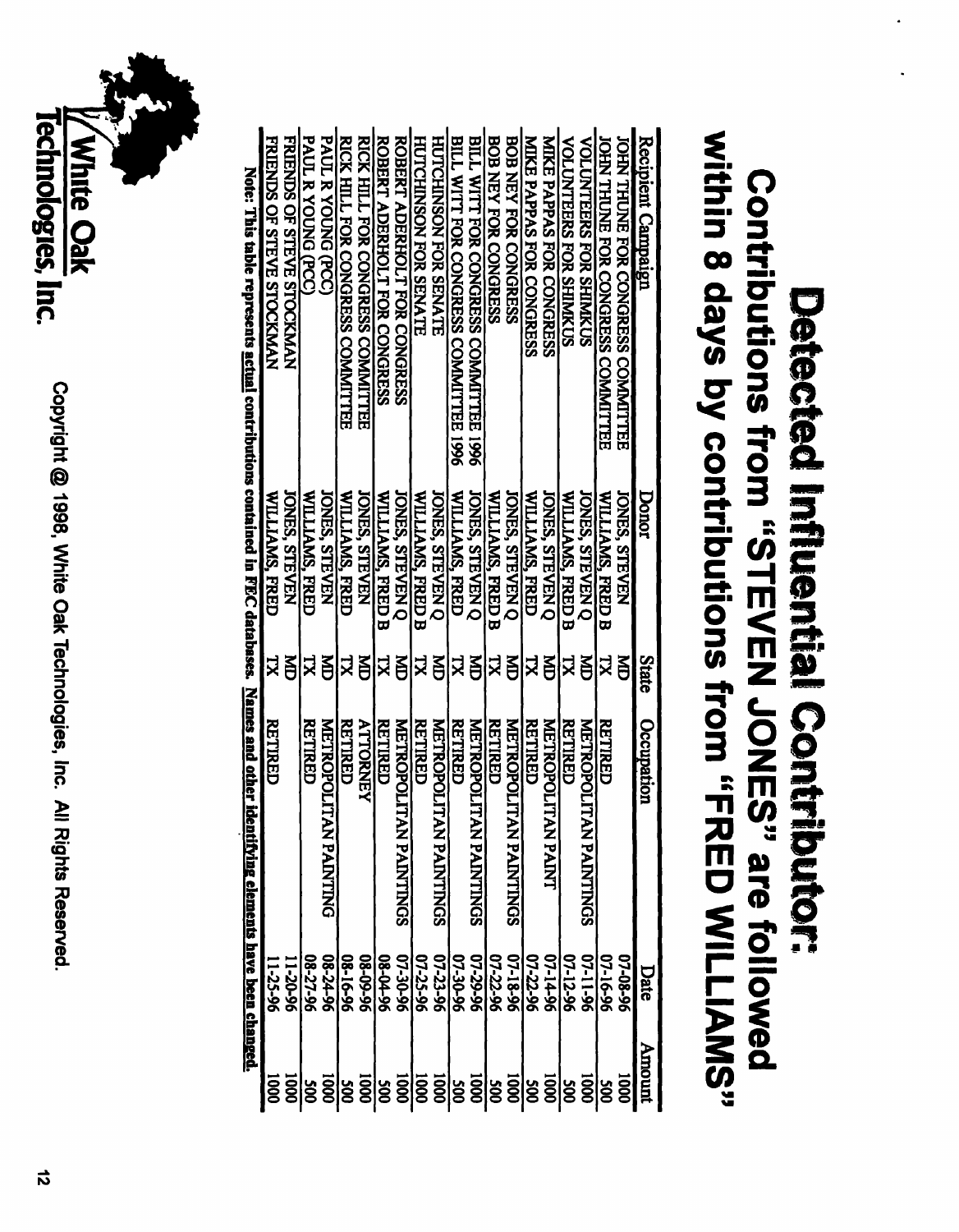#### Summery

- Non-conventional Data Mining yields novel, deep, strategically valuable insights
- **Liue business value of customers**
- publizational structure
- **P patterns of regulatory violations**
- A hidden associations and agendas revealed by coordinated behaviors
- We can obtain comparable results when applied to your business data.